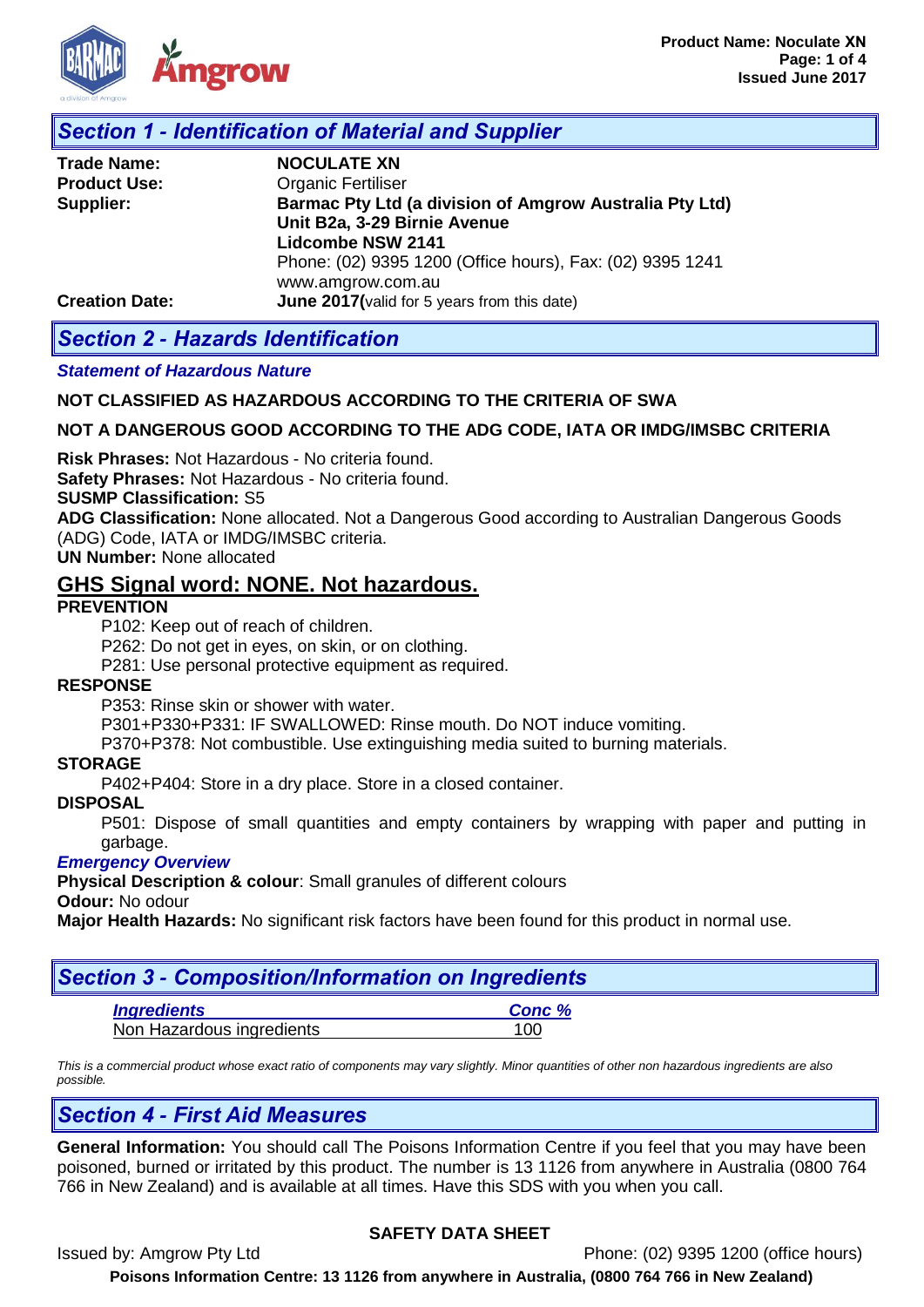

**Inhalation:** No first aid measures normally required. However, if inhalation has occurred, and irritation has developed, remove to fresh air and observe until recovered. If irritation becomes painful or persists more than about 30 minutes, seek medical advice.

**Skin Contact:** Wash gently and thoroughly with water (use non-abrasive soap if necessary) for 5 minutes or until removed.

**Eye Contact:** Flush eye(s) with lukewarm, gently flowing water for 5 minutes or until the product is removed. Obtain medical advice if irritation becomes painful or lasts more than a few minutes.

**Ingestion:** If product is swallowed or gets in mouth, do NOT induce vomiting; wash mouth with water and give some water to drink. If symptoms develop, if in doubt contact a Poisons Information Centre or doctor.

# *Section 5 - Fire Fighting Measures*

**Fire and Explosion Hazards**: There is no risk of an explosion from this product under normal circumstances if it is involved in a fire.

**Fire decomposition products:** No known hazardous decomposition products

**Extinguishing Media:** Not combustible. Use extinguishing media suited to burning materials. **Fire Fighting:** If a significant quantity of this product is involved in a fire, call the fire brigade. **Flash point:** Does not burn.

**Upper Flammability Limit:** Does not burn.

**Lower Flammability Limit:** Does not burn.

**Auto ignition temperature:** Does not burn.

**Flammability Class:** Does not burn.

## *Section 6 - Accidental Release Measures*

*Accidental release:* For minor spills, clean up, rinsing to sewer and put empty container in garbage. Although no special protective clothing is normally necessary because of occasional minor contact with this product, it is good practice to wear impermeable gloves when handling chemical products. In the event of a major spill, prevent spillage from entering drains or water courses and call emergency services. This material may be suitable for approved landfill.

# *Section 7 - Handling and Storage*

*Handling:* Before use carefully read the product label. Use of safe work practices are recommended to avoid eye or skin contact and inhalation. Observe good personal hygiene, including washing hands before eating. Prohibit eating, drinking and smoking in contaminated areas.

*Storage:* Store in cool, dry area removed from foodstuffs. Ensure containers are labelled, protected from physical damage and sealed when not in use. Store away from farm chemicals e.g. insecticides, fungicides and herbicides.

## *Section 8 - Exposure Controls and Personal Protection*

### *Exposure Limits TWA (mg/mP3P) STEL (mg/mP3P) ADI (mg/Kg/day) NOEL (mg/Kg/day*

*Exposure limits have not been set by SWA for other ingredients in product. The TWA exposure value is the average airborne concentration of a particular substance when calculated over a normal 8 hour working day for a 5 day working week. There is a blanket limit of 10mg/m<sup>3</sup>for dusts or mists when limits have not otherwise been established. The STEL (Short Term Exposure Limit) is an exposure value that should not be exceeded*  for more than 15 minutes and should not be repeated for more than 4 times per day. There should be at least 60 minutes between successive *exposures at the STEL. The term "peak "is used when the TWA limit, because of the rapid action of the substance, should never be exceeded, even briefly. ADI means Acceptable Daily Intake and NOEL means No-observable-effect-level. Values taken from Australian ADI List, 31st March 2012*

### *Personal Protection*

The following Australian Standards will provide general advice regarding safety clothing and equipment: Respiratory equipment: **AS/NZS 1715**, Protective Gloves: **AS 2161**, Industrial Clothing: **AS2919**, Industrial Eye Protection: **AS1336** and **AS/NZS 1337**, Occupational Protective Footwear: **AS/NZS2210**.

No special equipment is usually needed when occasionally handling small quantities. The following instructions are for bulk handling or where regular exposure in an occupational setting occurs without proper containment systems.

**Ventilation:** Avoid high mist concentration and provide local exhaust ventilation where necessary. **Eye Protection:** Eye protection such as protective glasses or goggles is recommended.

### **SAFETY DATA SHEET**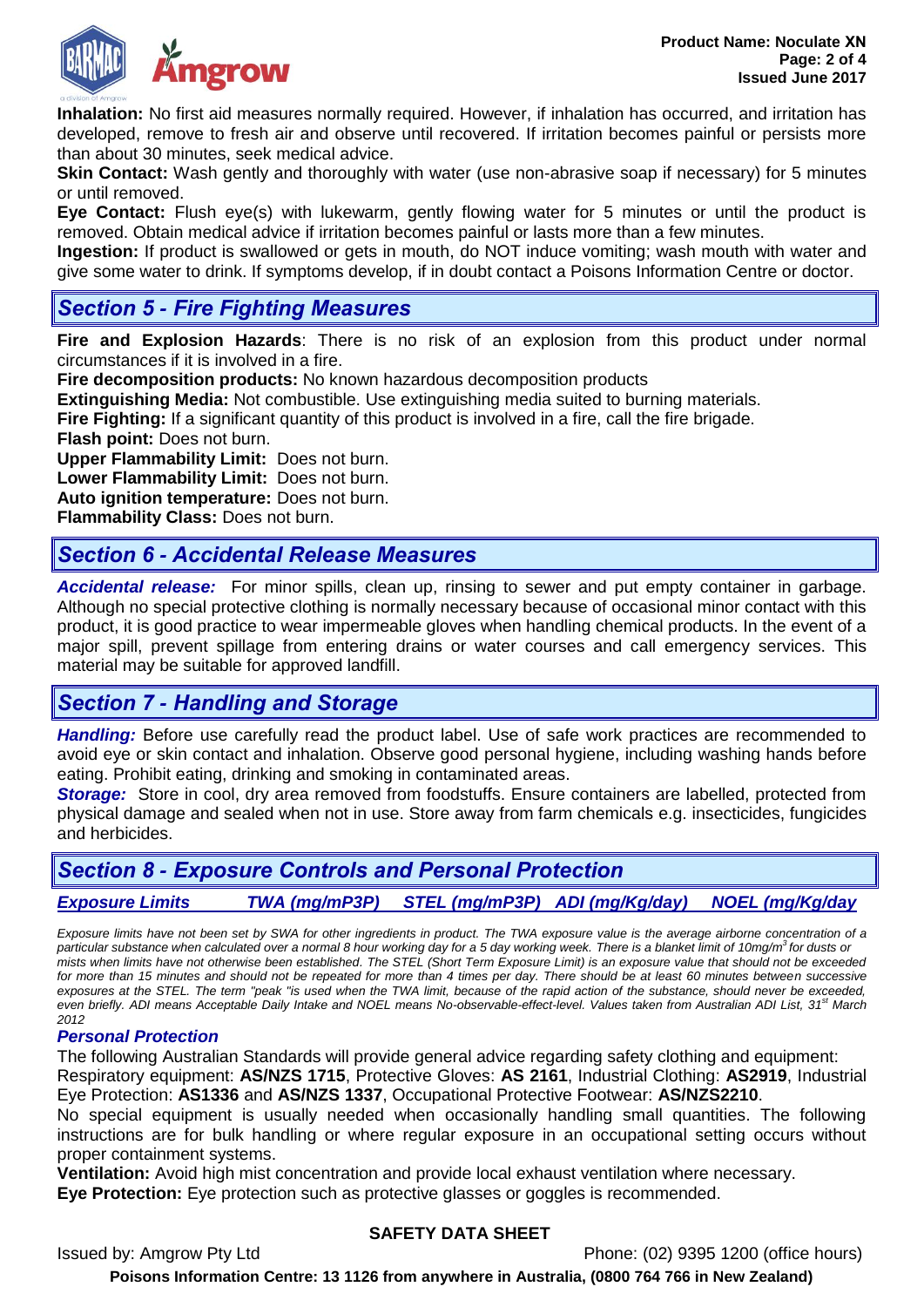

**Skin Protection:** Wear gloves or gauntlets and long sleeves when using this product to protect against skin irritation

**Respirator:** Use filtered respirator where ventilation is inadequate.

Provision of eye wash facilities and safety shower recommended.

Wash hands before eating, drinking, smoking or going to toilet, launder protective clothing before re-use.

## *Section 9 - Physical and Chemical Properties:*

| <b>Physical Description &amp; colour:</b> | Small granules of different colours |  |  |
|-------------------------------------------|-------------------------------------|--|--|
| Odour:                                    | No odour                            |  |  |
| <b>Boiling Point:</b>                     | No data                             |  |  |
| <b>Freezing/Melting Point:</b>            | No data                             |  |  |
| <b>Volatiles:</b>                         | No data                             |  |  |
| <b>Specific Gravity:</b>                  | No data                             |  |  |
| <b>Water Solubility:</b>                  | Soluble                             |  |  |
| pH:                                       | No data                             |  |  |
| <b>Volatility:</b>                        | No data                             |  |  |
| <b>Odour Threshold:</b>                   | No data                             |  |  |
| <b>Evaporation Rate:</b>                  | No data                             |  |  |
| <b>Coeff Oil/water Distribution:</b>      | No data                             |  |  |
| <b>Viscosity:</b>                         | Not applicable                      |  |  |
| Auto ignition temp:                       | Not applicable                      |  |  |

## *Section 10 - Stability and Reactivity*

**Reactivity**: This product is unlikely to react or decompose under normal storage conditions.

**Conditions to Avoid:** Heat, flames.

**Incompatibilities:** Strong oxidisers, caustics, acids, hypochlorites

**Fire Decomposition Products:** No hazardous decomposition products are known to occur from this product.

**Polymerisation:** This product is unlikely to undergo polymerisation processes.

**Reactivity**: Compatible with most commonly used materials

# *Section 11 - Toxicological Information*

**Target Organs:** There is no data to hand indicating any particular target organs.

### *Potential Health Effects*

**Inhalation:** Available data indicates that this product is not harmful.

**Skin Contact:** May cause mild irritation but is unlikely to cause anything more than mild transient discomfort.

**Eye Contact:** This product may be mildly irritating to eyes, but is unlikely to cause anything more than mild transient discomfort.

**Ingestion:** May cause mild irritation of the digestive system

### **Carcinogen Status:**

**SWA:** No significant ingredient is classified as carcinogenic by SWA.

**NTP:** No significant ingredient is classified as carcinogenic by NTP.

**IARC:** No significant ingredient is classified as carcinogenic by IARC.

### *Classification of Hazardous Ingredients*

Ingredient **Risk Phrases** 

No ingredient mentioned in the HSIS Database is present in this product at hazardous concentrations.

# *Section 12 - Ecological Information*

This product is unlikely to adversely affect the environment as it contains all naturally occurring ingredients.

### **SAFETY DATA SHEET**